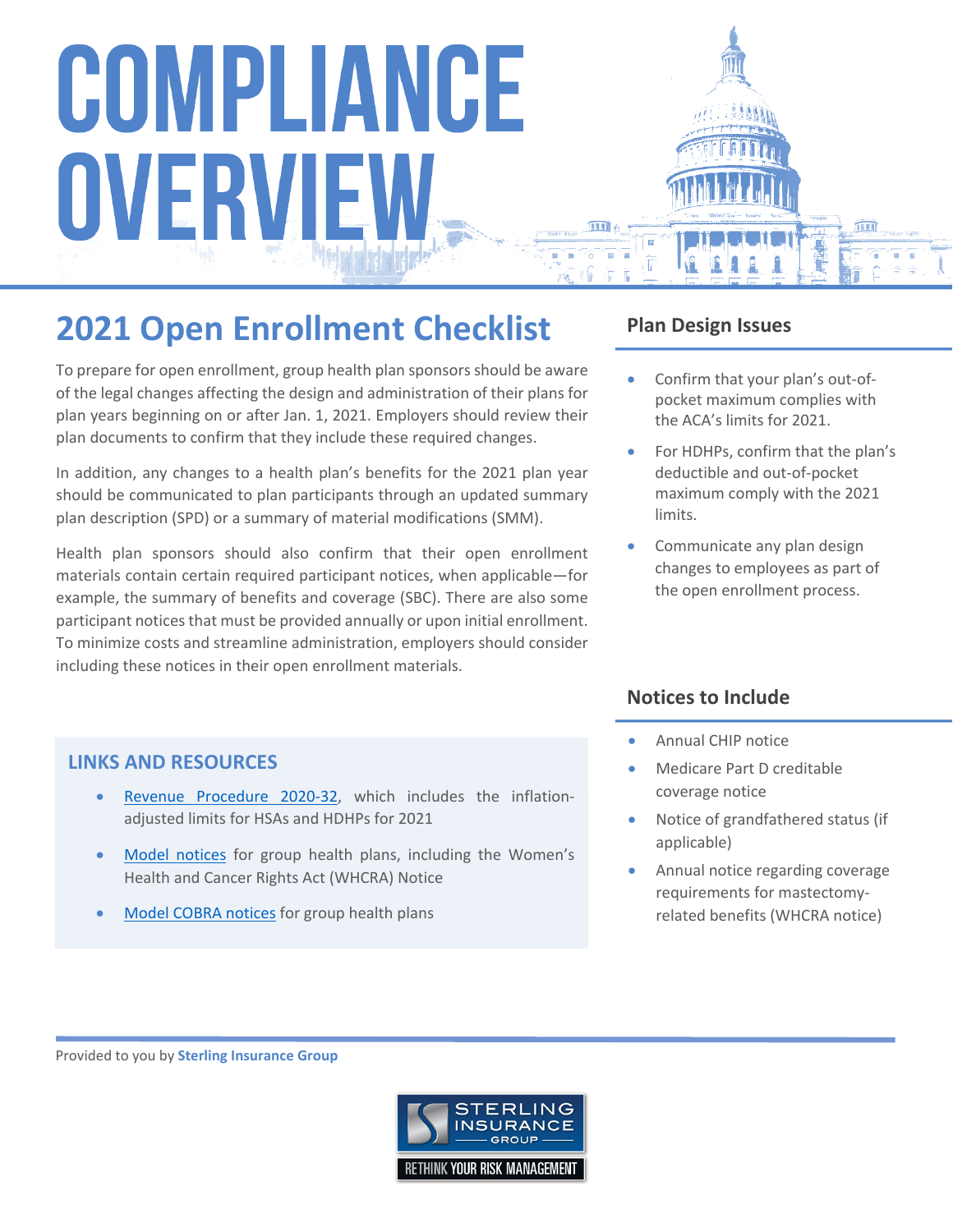#### **PLAN DESIGN CHANGES**

#### **ACA Affordability Standard**

Under the ACA's employer shared responsibility rules, applicable large employers (ALEs) are required to offer affordable, minimum value health coverage to their full-time employees (and dependent children) or risk paying a penalty. These employer shared responsibility requirements are also known as the "employer mandate" or "pay or play" rules.

Under the ACA, an ALE's health coverage is considered affordable if the employee's required contribution to the plan does not exceed 9.5% of the employee's household income for the taxable year (as adjusted each year). The adjusted percentage is 9.78% for 2020.

**For plan years that begin on or after Jan. 1, 2021, the affordability percentage is 9.83%.** This means that employersponsored coverage for the 2021 plan year will be considered affordable under the employer shared responsibility rules if the employee's required contribution for self-only coverage does not exceed 9.83% of the employee's household income for the tax year.

If you are an ALE, confirm that at least one of the health plans offered to full-time employees (and their dependent children) satisfies the ACA's affordability standard (9.83% for 2021 plan years). Because the affordability percentage increased from 2020 when it was 9.78%, employers may have additional flexibility in setting their employee contributions for 2021 to avoid a penalty under the pay or play rules.

#### **Out-of-Pocket Maximum**

Non-grandfathered health plans are subject to limits on cost sharing for essential health benefits (EHB). The annual limit on total enrollee cost sharing for EHB for plan years beginning on or after Jan. 1, 2021, is **\$8,550** for self-only coverage and **\$17,100** for family coverage.

- Review your plan's out-of-pocket maximum to make sure it complies with the ACA's limits for the 2021 plan year (\$8,550 for self-only coverage and \$17,100 for family coverage).
- If you have a high deductible health plan (HDHP) that is compatible with a health savings account (HSA), keep in mind that your plan's out-of-pocket maximum must be lower than the ACA's limit. For 2021 plan years, the out-ofpocket maximum limit for HDHPs is \$7,000 for self-only coverage and \$14,000 for family coverage.
- If your plan uses multiple service providers to administer benefits, confirm that the plan coordinates all claims for EHB across the plan's service providers or divides the out-of-pocket maximum across the categories of benefits, with a combined limit that does not exceed the maximum for 2021.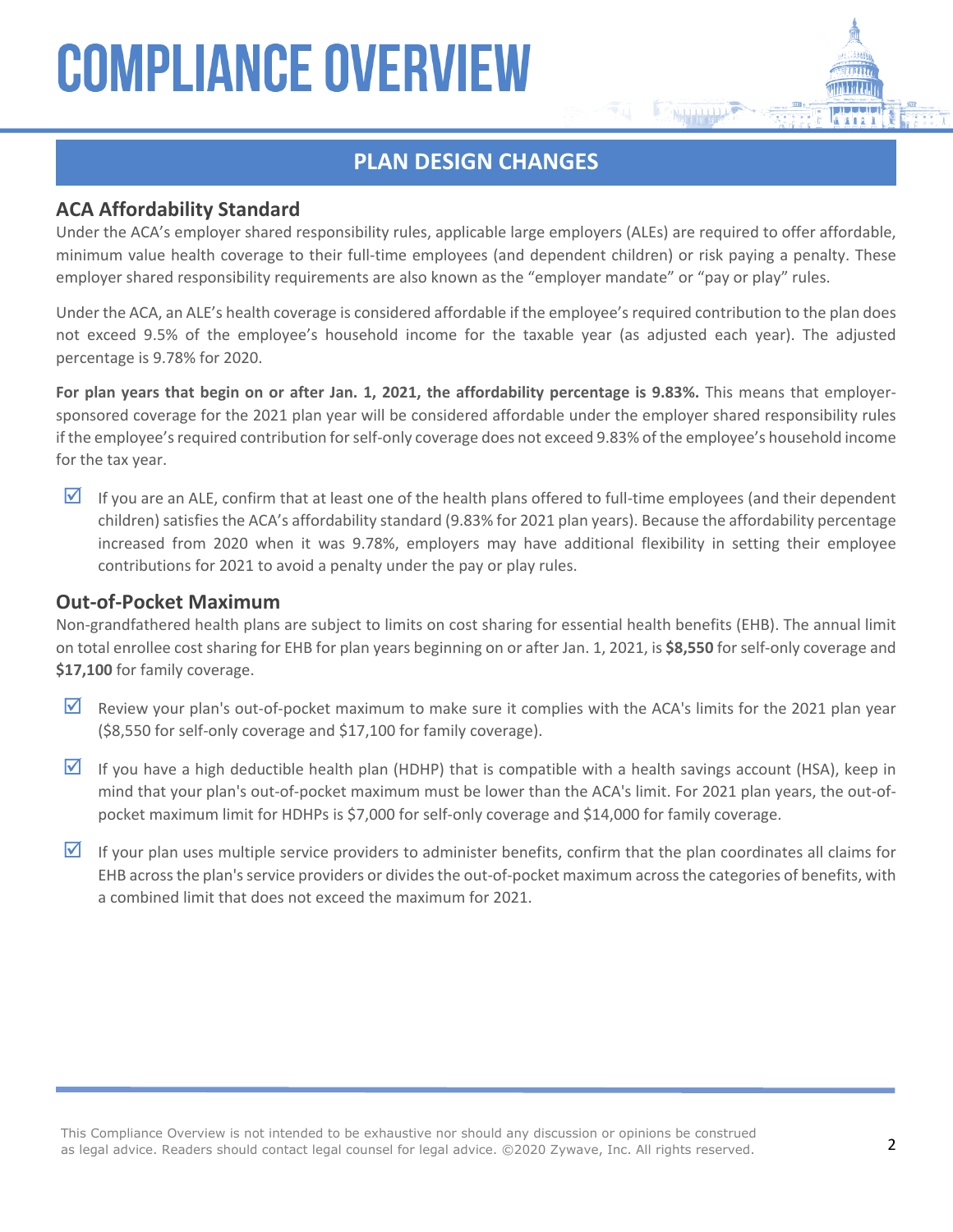#### **Preventive Care Benefits**

The ACA requires non-grandfathered health plans to cover certain preventive health services without imposing costsharing requirements (that is, deductibles, copayments or coinsurance) for the services. Health plans are required to adjust their first-dollar coverage of preventive care services based on the latest preventive care recommendations. If you have a non-grandfathered plan, you should confirm that your plan covers the latest recommended preventive care services without imposing any cost sharing.

More information on the recommended preventive care services is available through the U.S. Preventive Services Task [Force](http://www.uspreventiveservicestaskforce.org/Page/Name/uspstf-a-and-b-recommendations-by-date/) and [www.HealthCare.gov.](http://www.healthcare.gov/)

#### **Health FSA Contributions**

The ACA imposes a dollar limit on employees' salary reduction contributions to a health flexible spending account (FSA) offered under a cafeteria plan. An employer may impose its own dollar limit on employees' salary reduction contributions to a health FSA, as long as the employer's limit does not exceed the ACA's maximum limit in effect for the plan year.

The ACA set the health FSA contribution limit at \$2,500. For years after 2013, the dollar limit is indexed for cost-of-living adjustments. For 2020 plan years, the health FSA limit is \$2,750. The IRS **has not yet announced the health FSA limit for 2021 plan years**.

- $\triangleright$  Watch for IRS guidance on the health FSA limit for 2021 plan years.
- $\triangledown$  Once the 2021 health FSA limit is announced, confirm that your health FSA will not allow employees to make pretax contributions in excess of that limit.
- $\triangledown$  Communicate the health FSA limit to employees as part of the open enrollment process.

#### **HDHP and HSA Limits for 2021**

If you offer an HDHP to your employees that is compatible with an HSA, you should confirm that the HDHP's minimum deductible and out-of-pocket maximum comply with the 2021 limits. The IRS limits for HSA contributions and HDHP maximum out-of-pocket limit increase for 2021. The HSA contribution limits will increase effective Jan. 1, 2021, while the HDHP out-of-pocket limit will increase effective for plan years beginning on or after Jan. 1, 2021.

- Check whether your HDHP's cost-sharing limits need to be adjusted for the 2021 limits.
- If you communicate the HSA contribution limits to employees as part of the enrollment process, these enrollment materials should be updated to reflect the increased limits that apply for 2021.

The following table contains the HDHP and HSA limits for 2021 as compared to 2020. It also includes the catch-up contribution limit that applies to HSA-eligible individuals who are age 55 or older, which is not adjusted for inflation and stays the same from year to year.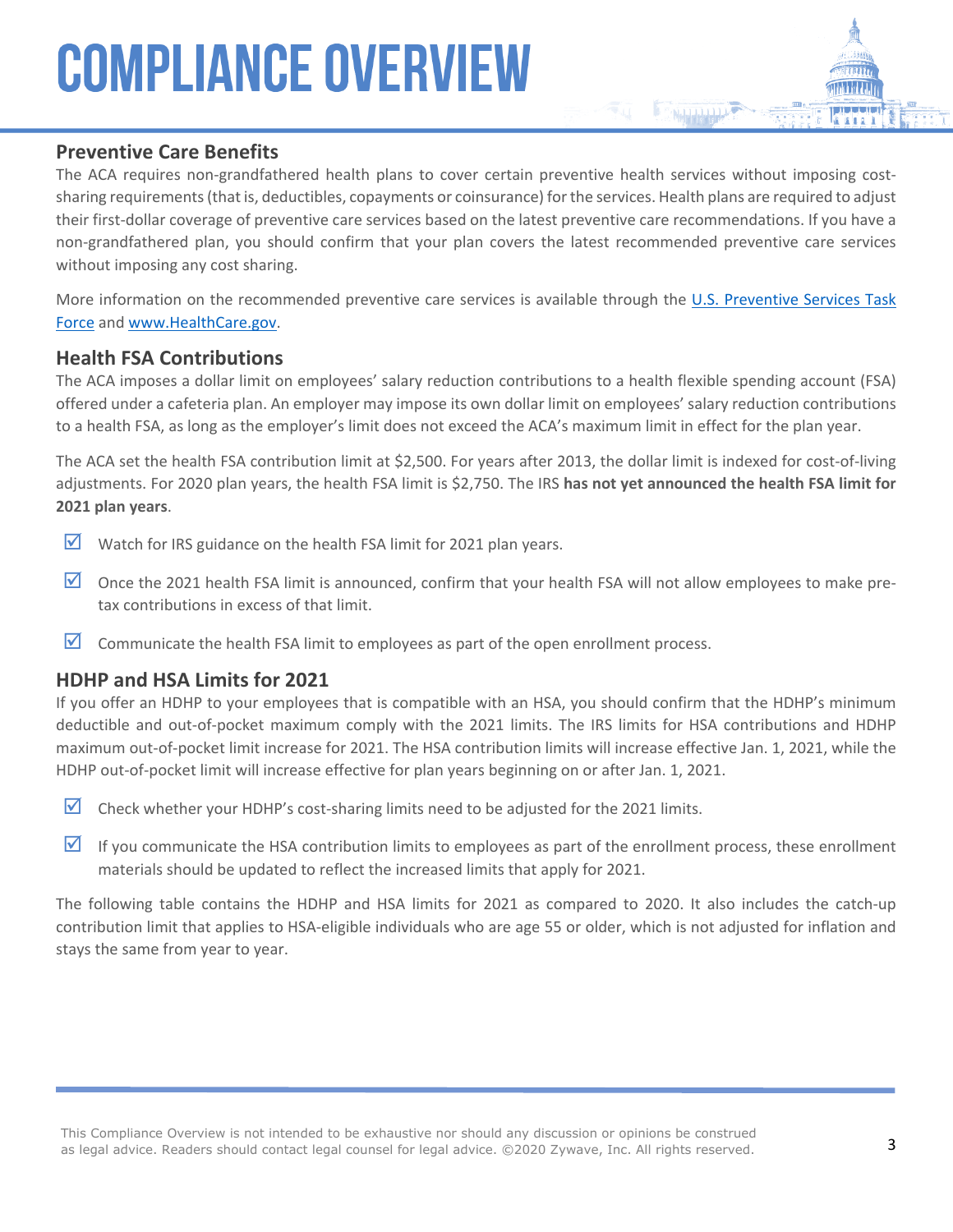| <b>Type of Limit</b>                                                                                                          |                 | 2020     | 2021     | <b>Change</b>   |
|-------------------------------------------------------------------------------------------------------------------------------|-----------------|----------|----------|-----------------|
| <b>HSA Contribution Limit</b>                                                                                                 | Self-only       | \$3,550  | \$3,600  | <b>Up \$50</b>  |
|                                                                                                                               | Family          | \$7,100  | \$7,200  | <b>Up \$100</b> |
| <b>HSA Catch-up Contributions</b><br>(not subject to adjustment for<br><i>inflation</i> )                                     | Age 55 or older | \$1,000  | \$1,000  | No change       |
| <b>HDHP Minimum Deductible</b>                                                                                                | Self-only       | \$1,400  | \$1,400  | No change       |
|                                                                                                                               | Family          | \$2,800  | \$2,800  | No change       |
| <b>HDHP Maximum Out-of-pocket</b><br><b>Expense Limit</b><br>(deductibles, copayments and<br>other amounts, but not premiums) | Self-only       | \$6,900  | \$7,000  | <b>Up \$100</b> |
|                                                                                                                               | Family          | \$13,800 | \$14,000 | <b>Up \$200</b> |

#### **Additional HRA Design Options**

Employers have two additional health reimbursement arrangement (HRA) design options for plan years that begin on or after Jan. 1, 2020—an individual coverage HRA (ICHRA) and an excepted benefit HRA (EBHRA).

| <b>Type of HRA</b> | <b>Key Design Features</b>                                                                                                                                                                                                                                                                                                                                                                                                                                                                                                                                                                    |
|--------------------|-----------------------------------------------------------------------------------------------------------------------------------------------------------------------------------------------------------------------------------------------------------------------------------------------------------------------------------------------------------------------------------------------------------------------------------------------------------------------------------------------------------------------------------------------------------------------------------------------|
| <b>ICHRA</b>       | An ICHRA may be used to reimburse the cost of individual insurance premiums (and Medicare premiums)<br>on a tax-preferred basis as an alternative to traditional group health plan coverage, subject to the<br>following conditions:                                                                                                                                                                                                                                                                                                                                                          |
|                    | The ICHRA must require that the employee and any dependents are enrolled in individual health<br>$\bullet$<br>insurance (or Medicare) coverage for each month that the individual(s) are covered by the ICHRA;                                                                                                                                                                                                                                                                                                                                                                                |
|                    | An employer that offers an ICHRA to any class of employees may not also offer a traditional group<br>$\bullet$<br>health plan to the same class of employees;                                                                                                                                                                                                                                                                                                                                                                                                                                 |
|                    | If a plan sponsor offers an ICHRA to any class of employees, it must generally be offered on the<br>$\bullet$<br>same terms to all participants within the class;                                                                                                                                                                                                                                                                                                                                                                                                                             |
|                    | Participants must be allowed to opt out of and waive future reimbursements from the ICHRA once<br>$\bullet$<br>per plan year;                                                                                                                                                                                                                                                                                                                                                                                                                                                                 |
|                    | The ICHRA must provide the written notice to each participant at least 90 days before the<br>$\bullet$<br>beginning of each plan year. A model notice is available for employers to use.                                                                                                                                                                                                                                                                                                                                                                                                      |
| <b>EBHRA</b>       | Employers offering traditional group health plan coverage may offer an EBHRA of up to \$1,800 per year<br>(indexed annually for inflation) to reimburse eligible employees for certain qualified medical expenses.<br>An EBHRA must be offered in conjunction with a traditional group health plan, although employees are<br>not required to enroll in the traditional plan to use the EBHRA. An EBHRA cannot reimburse premiums<br>for individual health coverage, coverage under a group health plan (other than COBRA or other group<br>continuation coverage), or Medicare Parts B or D. |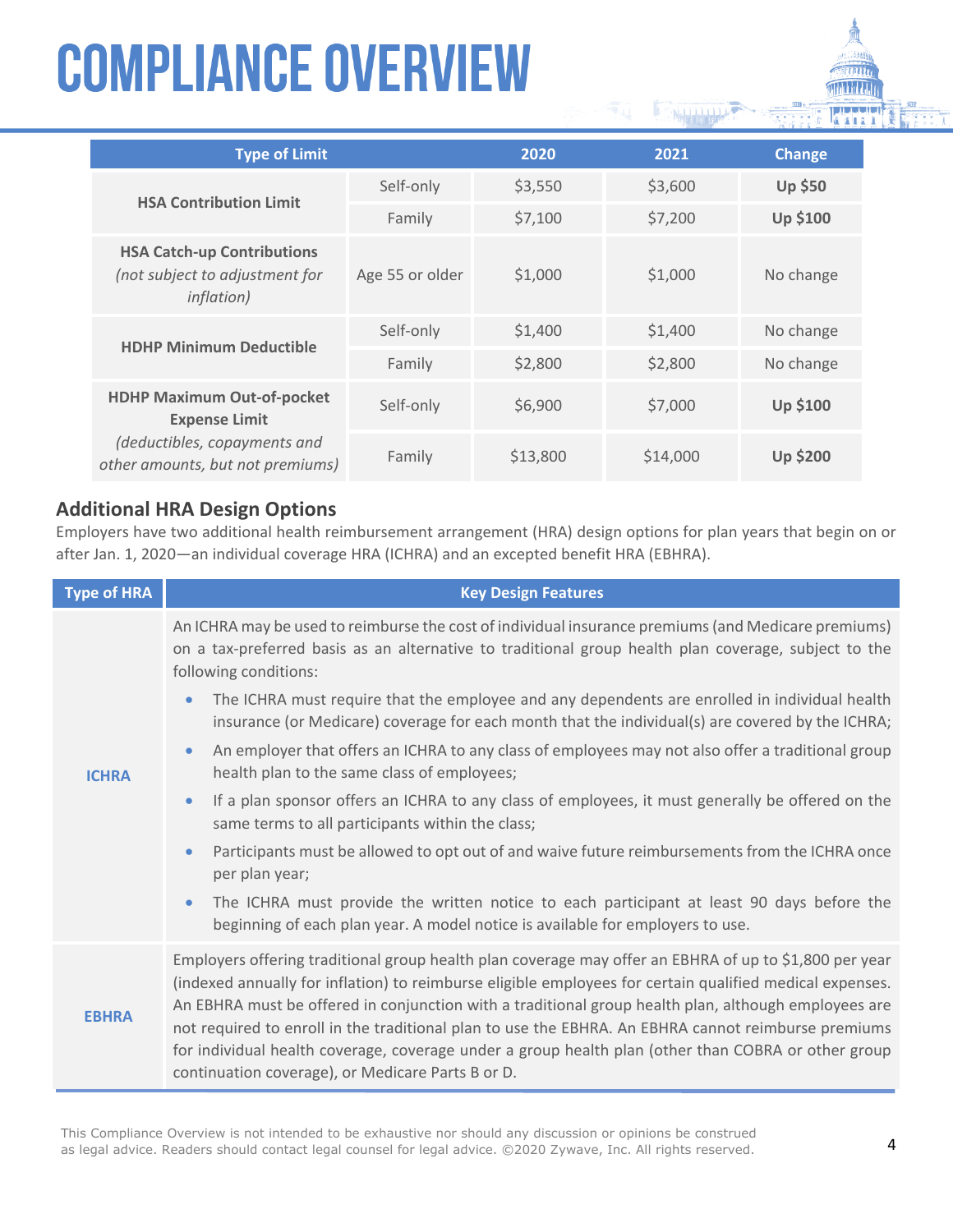- Review the additional HRA design options and decide whether to adopt either of these options for your employees (or a group of your employees).
- If you adopt an ICHRA for 2021, provide the required employee notice at least 90 days before the beginning of the plan year.

#### **Wellness Plan Design—ADA Compliance**

The Americans with Disabilities Act (ADA) applies to employer-sponsored wellness plans that ask for health information or include medical exams (for example, biometric testing). In May 2016, the Equal Employment Opportunity Commission (EEOC) issued [final rules](https://www.federalregister.gov/articles/2016/05/17/2016-11558/regulations-under-the-americans-with-disabilities-act) addressing the ADA's requirements for employer-sponsored wellness programs. The final rules included a 30% limit for wellness incentives. A federal court [vacated](https://ecf.dcd.uscourts.gov/cgi-bin/show_public_doc?2016cv2113-55) this incentive limit, effective Jan. 1, 2019. Consistent with this court ruling, the EEOC [removed](https://www.federalregister.gov/documents/2018/12/20/2018-27539/removal-of-final-ada-wellness-rule-vacated-by-court) the incentive limit from its final wellness rules.

Due to the lack of guidance from the EEOC, it is currently unclear what level of incentive, if any, is permissible under the ADA for employer-sponsored wellness plans that ask for health information or include medical exams.

- If you sponsor a wellness program that asks for health information or includes medical exams, you should carefully review any incentive associated with the program (due to the lack of guidance from the EEOC).
- $\triangledown$  Watch for any developments related to the EEOC's wellness rules.
- If the EEOC issues proposed wellness rules before the start of the 2021 plan year, review your wellness incentives and consider whether to make any adjustments.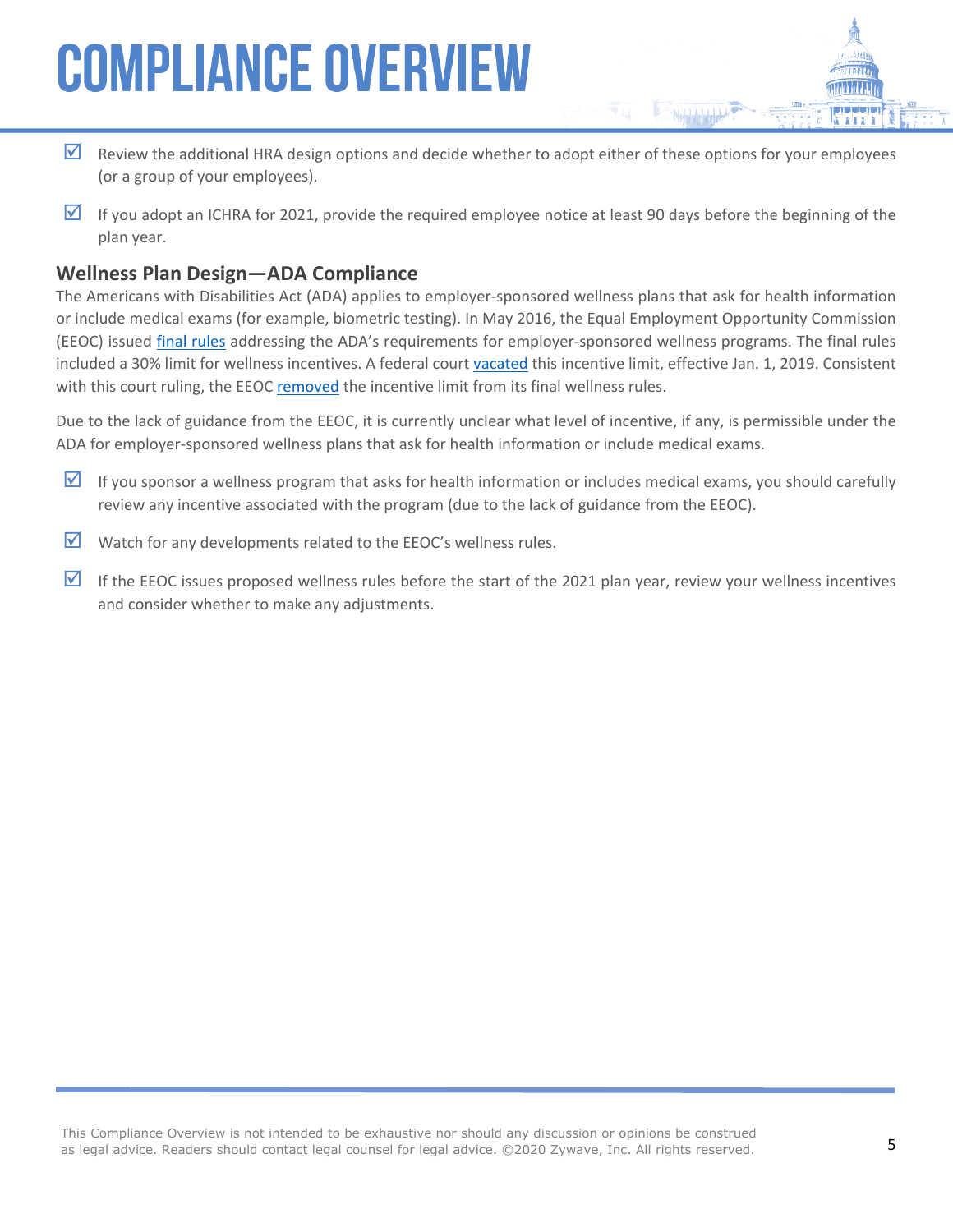#### **ACA DISCLOSURE REQUIREMENTS**

#### **Summary of Benefits and Coverage**

The ACA requires health plans and health insurance issuers to provide an SBC to applicants and enrollees to help them understand their coverage and make coverage decisions. Plans and issuers must provide the SBC to participants and beneficiaries who enroll or re-enroll during an open enrollment period. The SBC also must be provided to participants and beneficiaries who enroll other than through an open enrollment period (including those who are newly eligible for coverage and special enrollees).

On Nov. 8, 2019, the Departments of Labor (DOL) and Health and Human Services (HHS) issued an [updated template and](https://www.cms.gov/cciio/Resources/forms-reports-and-other-resources/index.html#Summary%20of%20Benefits%20and%20Coverage%20and%20Uniform%20Glossary)  [related materials](https://www.cms.gov/cciio/Resources/forms-reports-and-other-resources/index.html#Summary%20of%20Benefits%20and%20Coverage%20and%20Uniform%20Glossary) for the SBC. These materials are required to be used for plan years beginning on or after Jan. 1, 2021. **This means that the updated template must be used for the 2021 plan year's open enrollment period**.

- In connection with a plan's 2021 open enrollment period, prepare to use the new SBC template and related materials. The SBC should be included with the plan's application materials. If coverage automatically renews for current participants, the SBC must generally be provided no later than 30 days before the beginning of the new plan year.
- $\triangledown$  For self-funded plans, the plan administrator is responsible for providing the SBC. For insured plans, both the plan and the issuer are obligated to provide the SBC, although this obligation is satisfied for both parties if either one provides the SBC. Thus, if you have an insured plan, you should confirm that your health insurance issuer will assume responsibility for providing the SBCs.

#### **Grandfathered Plan Notice**

If you have a grandfathered plan, make sure to include **information about the plan's grandfathered status** in plan materials describing the coverage under the plan, such as SPDs and open enrollment materials. [Model language](https://www.dol.gov/sites/default/files/ebsa/laws-and-regulations/laws/affordable-care-act/for-employers-and-advisers/grandfathered-health-plans-model-notice.doc) is available from the DOL.

#### **Notice of Patient Protections**

Under the ACA, non-grandfathered group health plans and issuers that require designation of a participating primary care provider must permit each participant, beneficiary and enrollee to designate any available participating primary care provider (including a pediatrician for children). Also, plans and issuers that provide obstetrical/gynecological care and require a designation of a participating primary care provider may not require preauthorization or referral for obstetrical/gynecological care.

If a non-grandfathered plan requires participants to designate a participating primary care provider, the plan or issuer must provide a notice of these patient protections whenever the SPD or similar description of benefits is provided to a participant. If your plan is subject to this notice requirement, you should confirm that it is included in the plan's open enrollment materials. [Model language](https://www.dol.gov/sites/default/files/ebsa/laws-and-regulations/laws/affordable-care-act/for-employers-and-advisers/patient-protection-model-notice.doc) is available from the DOL.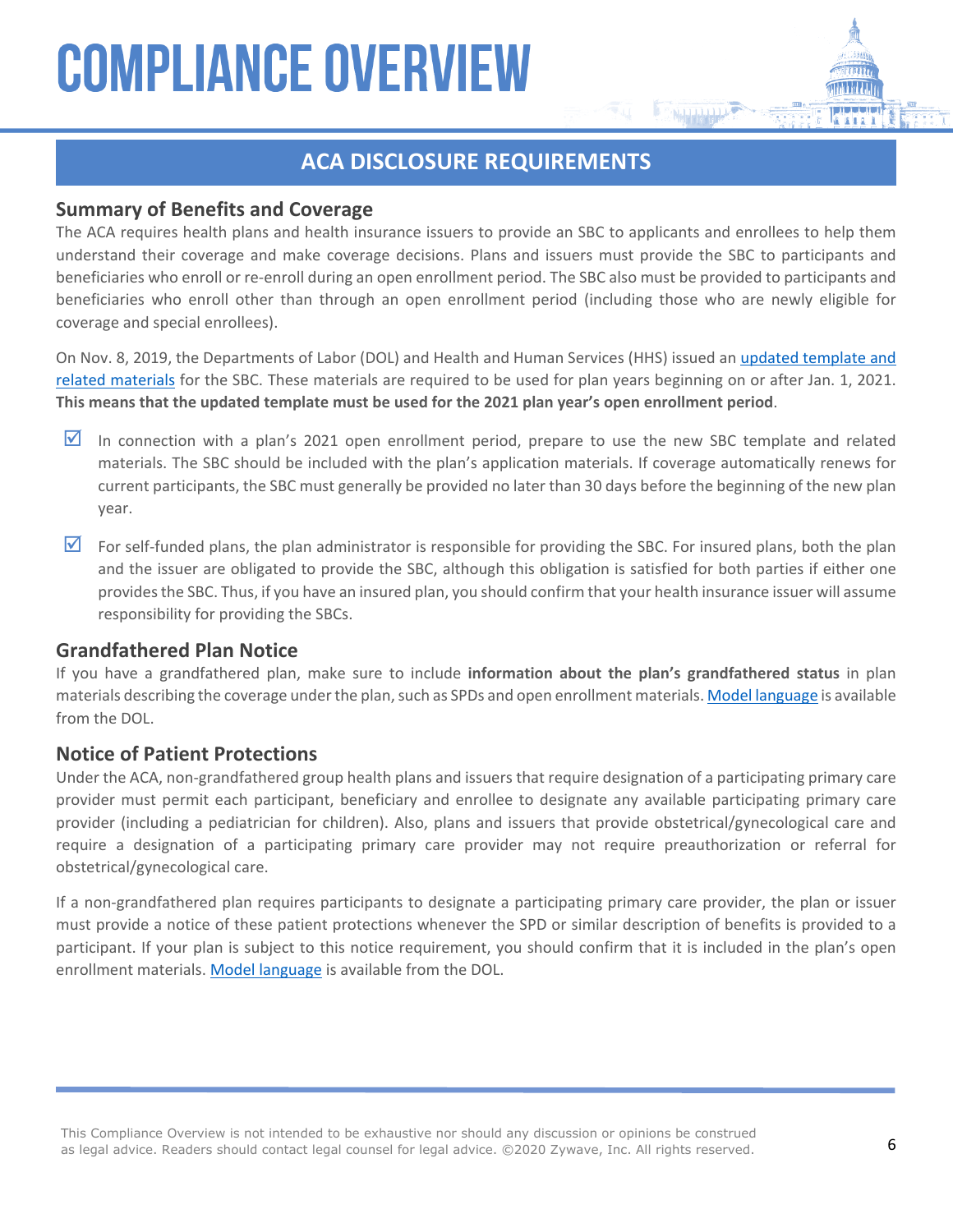#### **OTHER NOTICES**

Group health plan sponsors should consider including the following enrollment and annual notices with the plan's open enrollment materials.

#### **Initial COBRA Notice**

The Consolidated Omnibus Budget Reconciliation Act (COBRA) applies to employers with 20 or more employees that sponsor group health plans. Group health plan administrators must provide an initial COBRA notice to new participants and certain dependents within 90 days after plan coverage begins. The initial COBRA notice may be incorporated into the plan's SPD. A [model initial COBRA notice](https://www.dol.gov/sites/dolgov/files/EBSA/laws-and-regulations/laws/cobra/model-general-notice.docx) is available from the DOL.

#### **Notice of HIPAA Special Enrollment Rights**

At or prior to the time of enrollment, a group health plan must provide each eligible employee with a notice of his or her special enrollment rights under the Health Insurance Portability and Accountability Act (HIPAA). This notice may be included in the plan's SPD.

#### **Summary Plan Description**

Plan administrators must provide an SPD to new participants within 90 days after plan coverage begins. Any changes that are made to the plan should be reflected in an updated SPD booklet or described to participants through an SMM. Also, an updated SPD must be furnished every five years if changes are made to SPD information or if the plan is amended. Otherwise, a new SPD must be provided every 10 years.

#### **HIPAA Privacy Notice**

The HIPAA Privacy Rule requires covered entities (including group health plans and issuers) to provide a Notice of Privacy Practices (or Privacy Notice) to each individual who is the subject of protected health information (PHI). Health plans are required to send the Privacy Notice at certain times, including to **new enrollees at the time of enrollment**. Also, at least once every three years, health plans must either redistribute the Privacy Notice or notify participants that the Privacy Notice is available and explain how to obtain a copy.

Self-insured health plans are required to maintain and provide their own Privacy Notices. Special rules, however, apply for fully insured plans. Under these rules, the health insurance issuer, and not the health plan itself, is primarily responsible for the Privacy Notice.

**Self-insured plans**

Must maintain and provide their own Privacy Notices

**Fully insured plans**

Health insurance issuers have primary responsibility for Privacy

Notices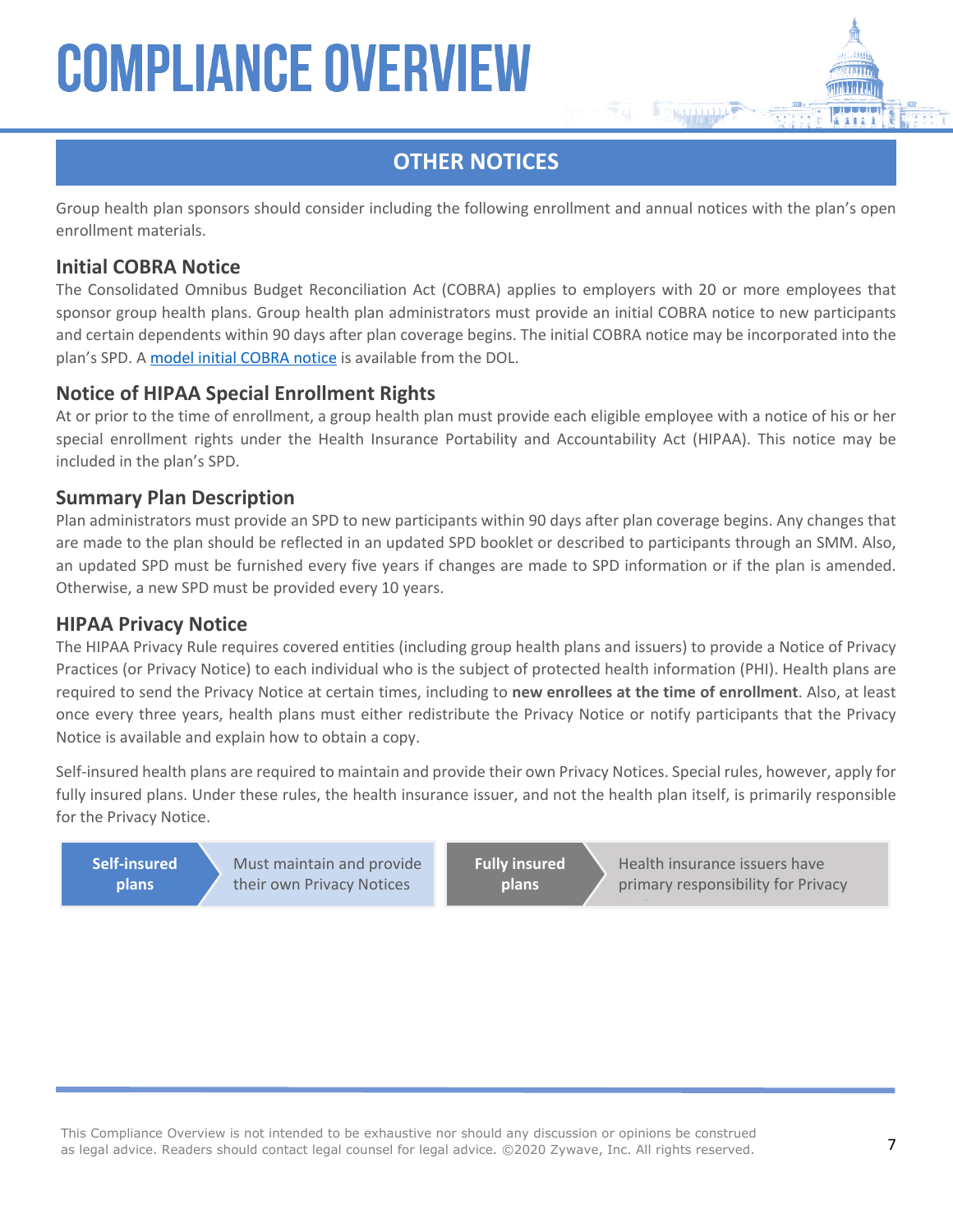*Special Rules for Fully Insured Plans:* The plan sponsor of a fully insured health plan has limited responsibilities with respect to the Privacy Notice.

- If the sponsor of a fully insured plan has access to PHI for plan administrative functions, it is required to maintain a Privacy Notice and to provide the notice upon request.
- If the sponsor of a fully insured plan does not have access to PHI for plan administrative functions, it is not required to maintain or provide a Privacy Notice.

A plan sponsor's access to enrollment information, summary health information and PHI that is released pursuant to a HIPAA authorization does not qualify as having access to PHI for plan administration purposes.

#### [Model Privacy Notices](http://www.hhs.gov/hipaa/for-professionals/privacy/guidance/model-notices-privacy-practices/) are available through HHS.

#### **Annual CHIPRA Notice**

Group health plans covering residents in a state that provides a premium subsidy to low-income children and their families to help pay for employer-sponsored coverage must send an annual notice about the available assistance to all employees residing in that state. The DOL has provided a [model notice](https://www.dol.gov/sites/default/files/ebsa/laws-and-regulations/laws/chipra/model-notice.doc).

#### **WHCRA Notice**

Plans and issuers must provide notice of participants' rights to mastectomy-related benefits under the Women's Health and Cancer Rights Act (WHCRA) at the time of enrollment and on an annual basis. Model language for this disclosure is available on the DOL's [website.](https://www.dol.gov/sites/default/files/ebsa/about-ebsa/our-activities/resource-center/publications/compliance-assistance-guide-appendix-c.pdf)

#### **Medicare Part D Notices**

Group health plan sponsors must provide a notice of creditable or non-creditable prescription drug coverage to Medicare Part D-eligible individuals who are covered by, or who apply for, prescription drug coverage under the health plan. This creditable coverage notice alerts the individuals as to whether or not their prescription drug coverage is at least as good as the Medicare Part D coverage. The notice generally must be provided at various times, including when an individual enrolls in the plan and each year before **Oct. 15** (when the Medicare annual open enrollment period begins). Model notices are available on the Centers for Medicare and Medicaid Services' [website.](https://www.cms.gov/Medicare/Prescription-Drug-Coverage/CreditableCoverage/Model-Notice-Letters.html)

#### **Summary Annual Report**

Plan administrators who are required to file a Form 5500 must provide participants with a narrative summary of the information in the Form 5500, called a summary annual report (SAR). A [model notice](https://www.dol.gov/sites/dolgov/files/EBSA/employers-and-advisers/plan-administration-and-compliance/form-sar-welfare-plan.docx) is available from the DOL.

Group health plans that are unfunded (that is, benefits are payable from the employer's general assets and not through an insurance policy or trust) are not subject to the SAR requirement. The plan administrator generally must provide the SAR within nine months of the close of the plan year. If an extension of time to file the Form 5500 is obtained, the plan administrator must furnish the SAR within two months after the close of the extension period.

#### **Michelle's Law Notice**

Group health plans that condition dependent eligibility on a child's full-time student status must provide a notice of the requirements of Michelle's Law in any materials describing a requirement for certifying student status for plan coverage. Under Michelle's Law, a plan cannot terminate a child's coverage for loss of full-time student status if the change in status